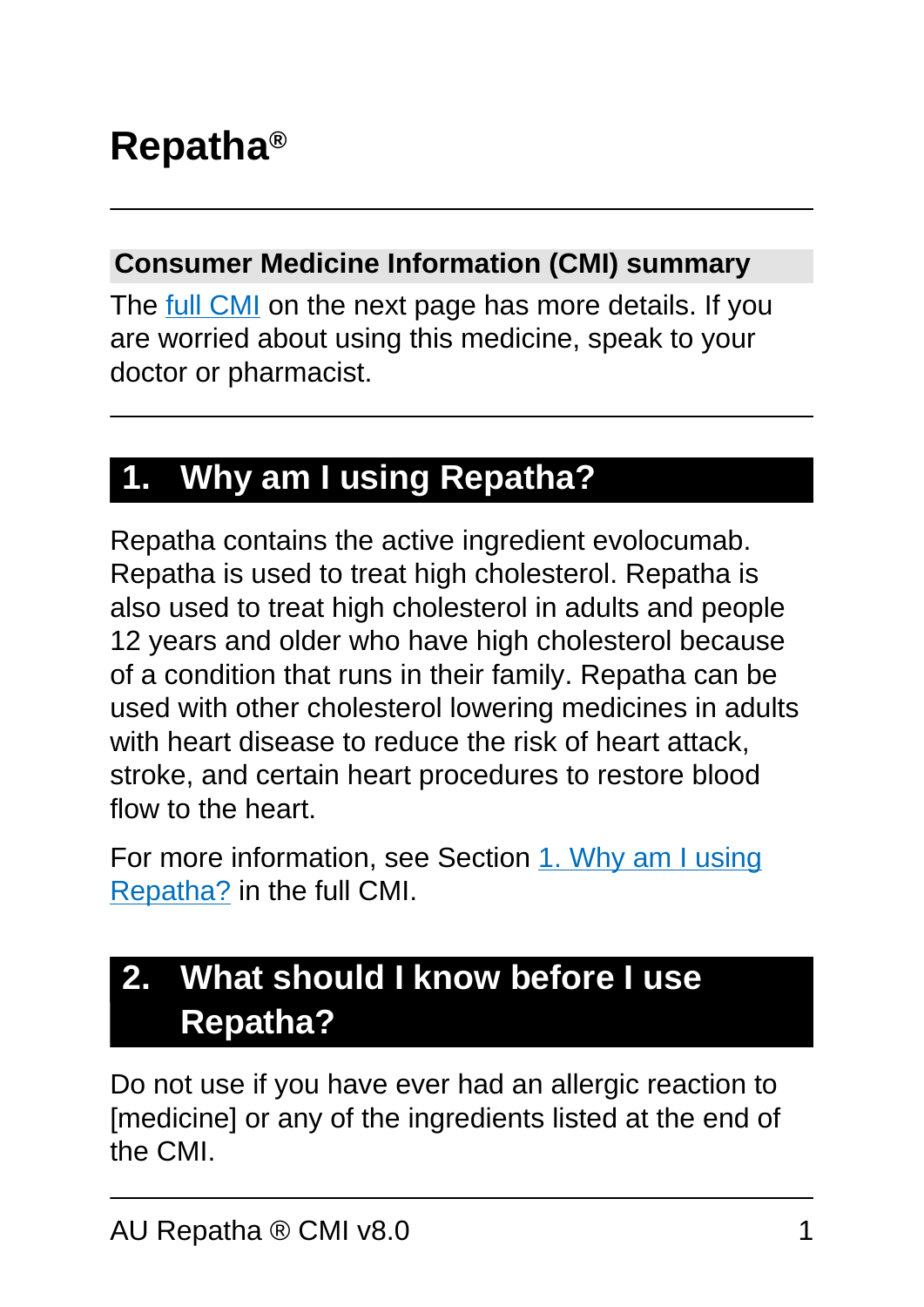**Talk to your doctor if you have any other medical conditions, take any other medicines, or are pregnant or plan to become pregnant or are breastfeeding.**

For more information, see Section [2. What should I know](#page-6-0) [before I use Repatha?](#page-6-0) in the full CMI.

## **3. What if I am taking other medicines?**

Some medicines may interfere with Repatha and affect how it works.

A list of these medicines is in Section [3. What if I am](#page-8-0) [taking other medicines?](#page-8-0) in the full CMI.

## **4. How do I use Repatha?**

- Repatha is injected under the skin (subcutaneous)
- Repatha can be self-administered by injection under the skin after training from your doctor or nurse.

More instructions can be found in Section [4. How do I](#page-8-1) [use Repatha?](#page-8-1) in the full CMI.

| 5. What should I know while using<br><b>Repatha?</b> |                                                                                                  |
|------------------------------------------------------|--------------------------------------------------------------------------------------------------|
| Things you should do                                 | • Remind any doctor,<br>dentist, pharmacist or<br>nurse you visit that you<br>are using Repatha. |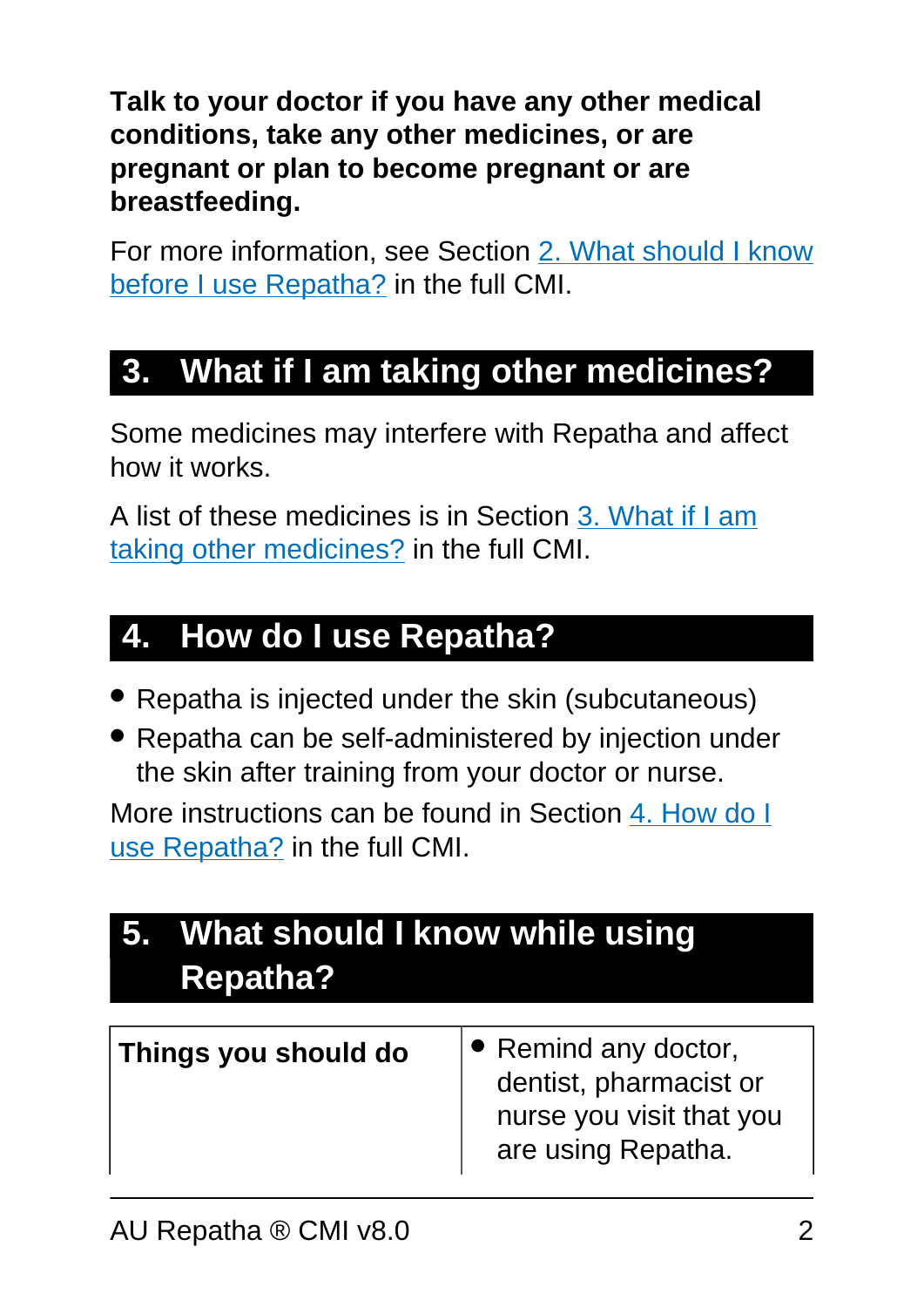|                                     | Keep all of your doctor's<br>appointments so that<br>your progress can be<br>monitored.                                                                                                                                                                                              |
|-------------------------------------|--------------------------------------------------------------------------------------------------------------------------------------------------------------------------------------------------------------------------------------------------------------------------------------|
| Things you should not<br>do         | Do not stop using this<br>medicine or lower your<br>dose without checking<br>with your doctor.<br>● Do not give your<br>medicine to anyone<br>else, even if they have<br>the same condition as<br>you.                                                                               |
| <b>Driving or using</b><br>machines | Be careful before<br>you drive or use any<br>machines or tools until<br>you know how Repatha<br>affects you.<br>Repatha has no known<br>effects on the ability to<br>drive or use machines,<br>but as a general<br>precaution, avoid driving<br>soon after you have an<br>injection. |
| Looking after your<br>medicine      | Store in a refrigerator<br>at 2°C to 8°C. Do not<br>freeze. Do not shake.                                                                                                                                                                                                            |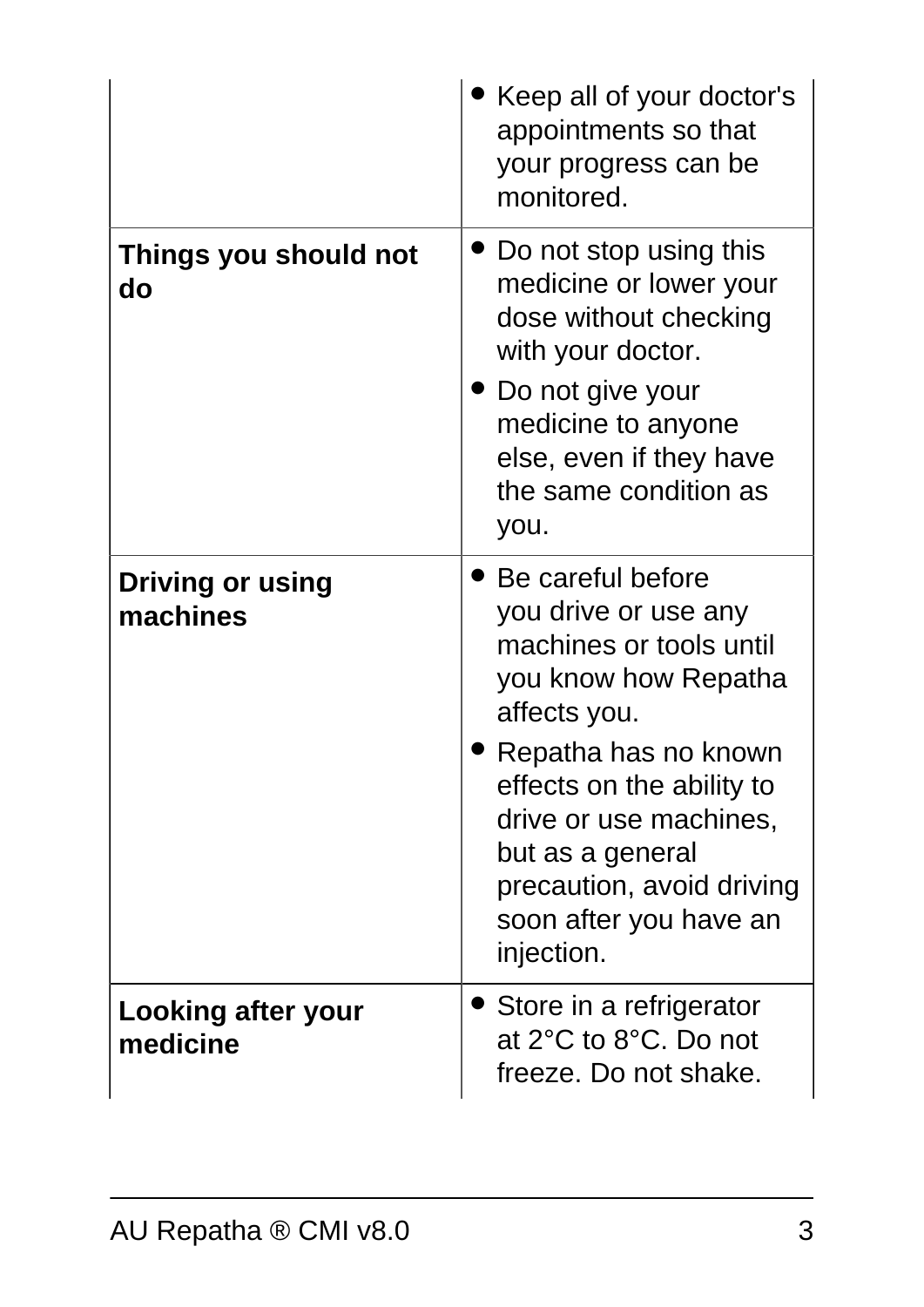Keep your medicine in the carton in order to protect from light.

For more information, see Section [5. What should I know](#page-11-0) [while using Repatha?](#page-11-0) in the full CMI.

## **6. Are there any side effects?**

Side effects that require urgent medical attention include: signs of an allergic reaction, such as shortness of breath, wheezing or difficulty breathing, swelling of the face, mouth, lips, tongue, throat or other parts of the body, rash.

Common side effects include: flu or flu-like symptoms, such as high temperature, runny nose, cough and chills, sore throat or sinus infections, nausea, joint pain, injection site reactions including redness, bruising, pain, swelling or bleeding.

For more information, including what to do if you have any side effects, see Section [6. Are there any side](#page-13-0) [effects?](#page-13-0) in the full CMI.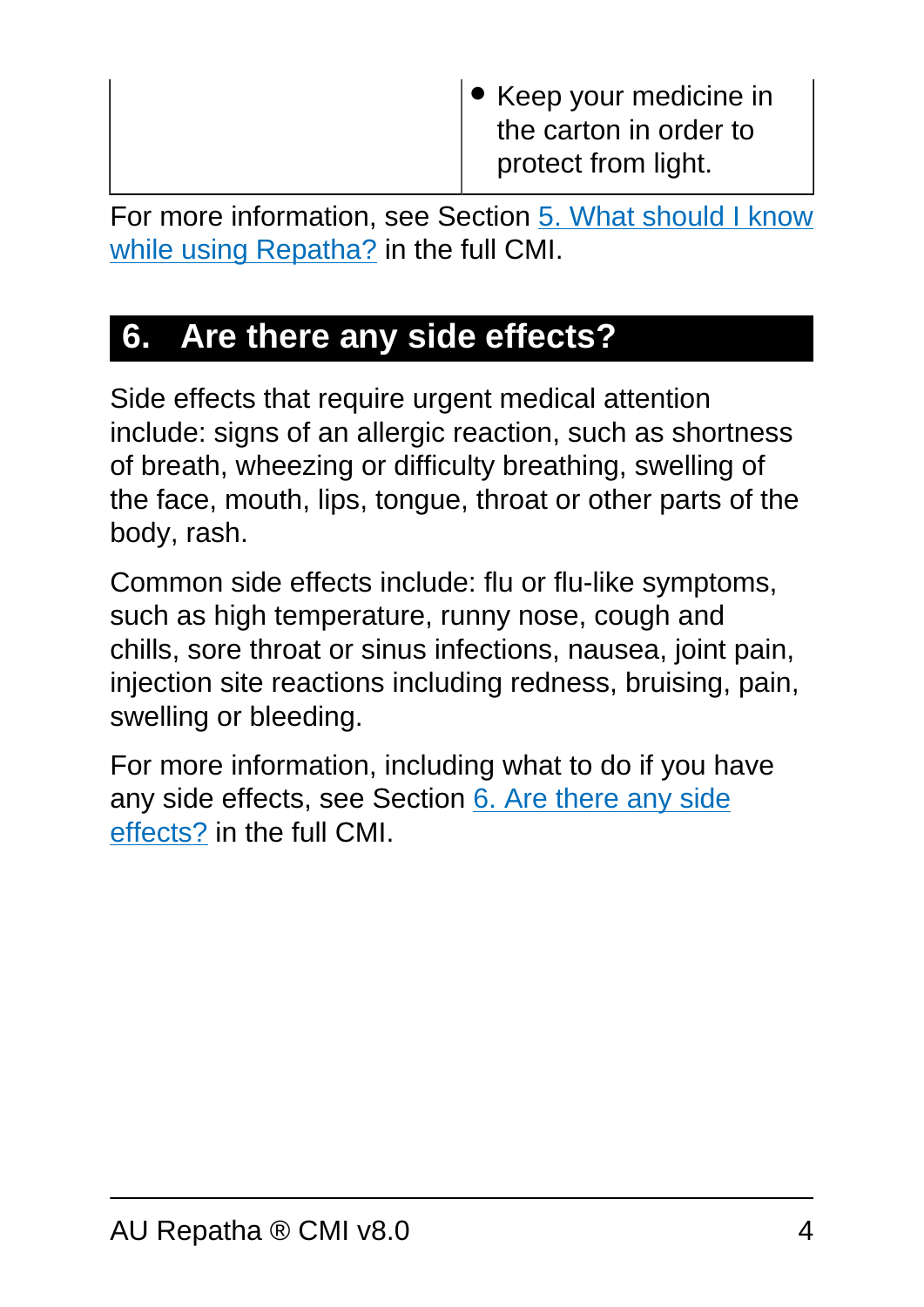# <span id="page-4-0"></span>**Repatha®**

**Active ingredient(s):** Evolocumab (rch) - e" voe lok' ue mab

#### **Consumer Medicine Information (CMI)**

This leaflet provides important information about using Repatha. **You should also speak to your doctor or pharmacist if you would like further information or if you have any concerns or questions about using Repatha.**

#### **Where to find information in this leaflet:**

- [1. Why am I using Repatha?](#page-4-1)
- [2. What should I know before I use Repatha?](#page-6-0)
- [3. What if I am taking other medicines?](#page-8-0)
- [4. How do I use Repatha?](#page-8-1)
- [5. What should I know while using Repatha?](#page-11-0)
- [6. Are there any side effects?](#page-13-0)
- [7. Product details](#page-16-0)

## <span id="page-4-1"></span>**1. Why am I using Repatha?**

#### **Repatha contains the active ingredient evolocumab.**

Repatha is a protein (human monoclonal antibody) that lowers cholesterol. Repatha is given as an injection under the skin (subcutaneous).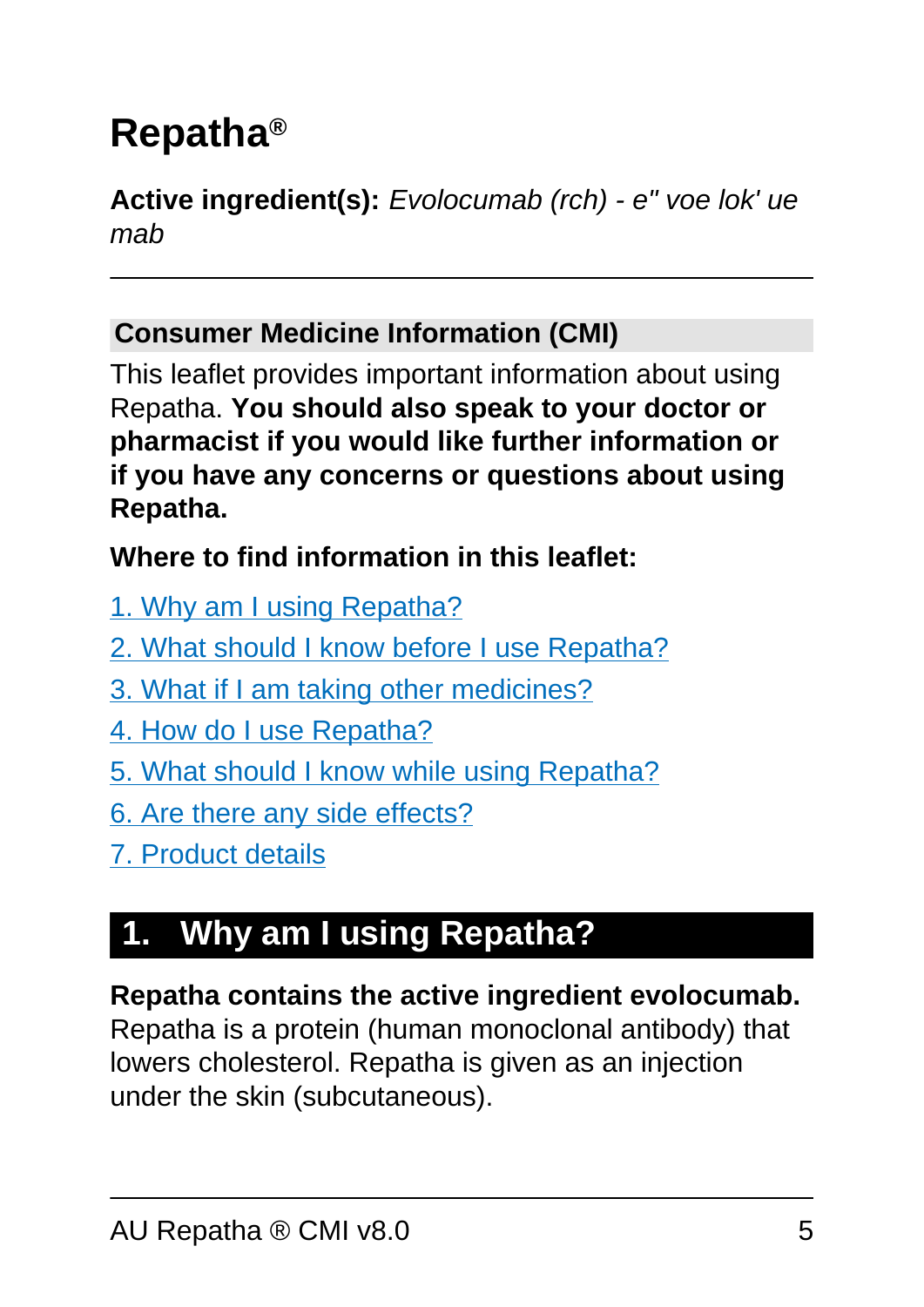**Repatha is used with other cholesterol lowering medicines in adults with heart disease to reduce the risk of heart attack, stroke, and certain heart procedures to restore blood flow to the heart. Risk factors of heart disease include a history of heart attack, stroke or blood vessel disease.**

**Repatha is used in adults who cannot control their cholesterol levels by cholesterol lowering diet and exercise. You should stay on your cholesterol lowering diet and exercise as directed by your doctor while taking this medicine.**

**Cholesterol is one of several fatty substances found in the bloodstream. Your total cholesterol is made up mainly of Low Density Lipoprotein (LDL) and High Density Lipoprotein (HDL) cholesterol.**

**Repatha lowers LDL cholesterol and triglycerides. It can raise your HDL cholesterol as well.**

**LDL cholesterol can build up in the walls of your arteries forming plaque. Eventually this plaque build-up can lead to a narrowing of the arteries. This narrowing can slow or block blood flow to vital organs such as the heart and brain. This blocking of blood flow can result in a heart attack or stroke and can cause other health problems.**

**HDL cholesterol helps to keep LDL cholesterol from building up in the arteries and protects against heart disease.**

**Triglycerides are another form of fat in your blood that may increase your risk for heart disease.**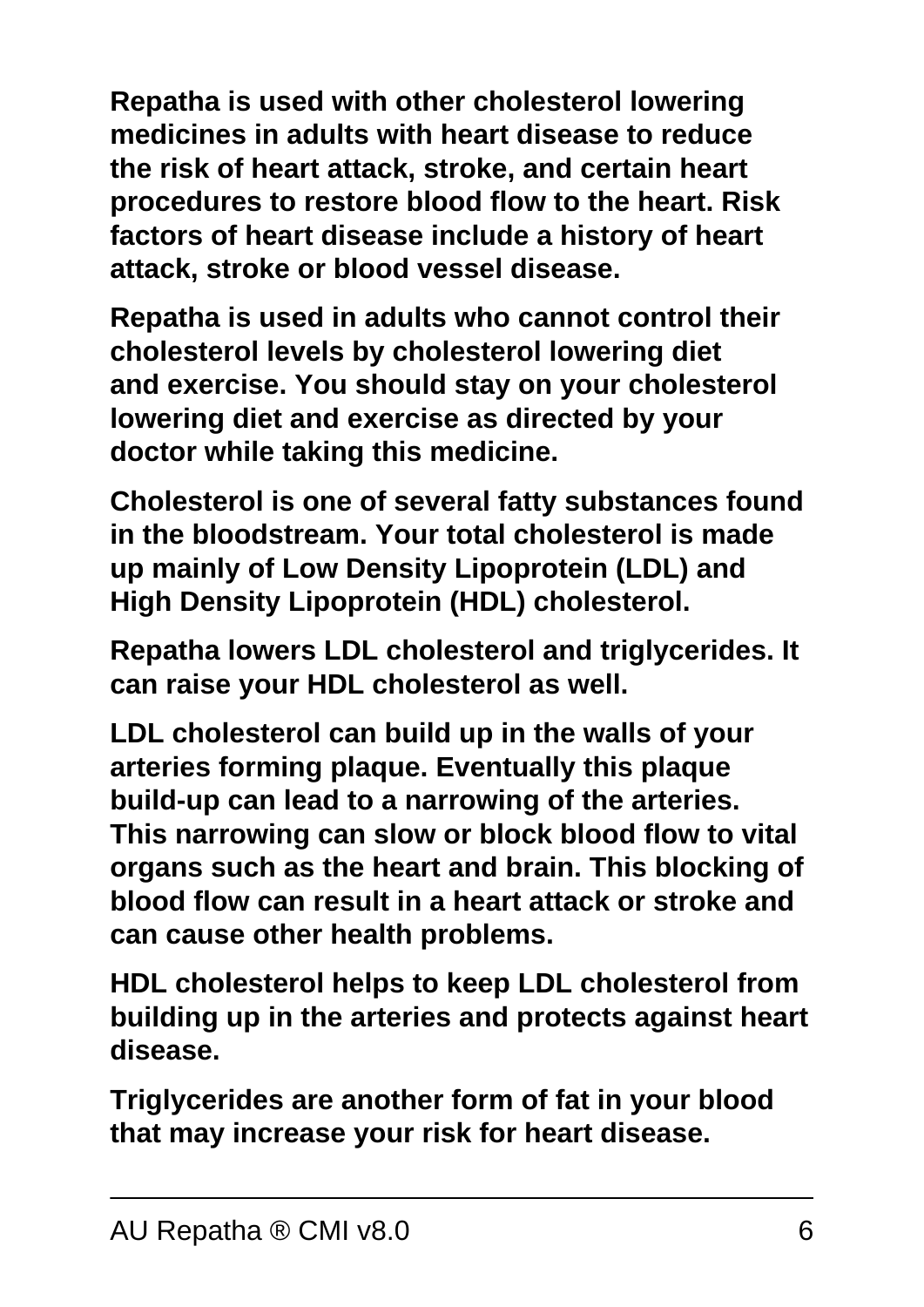**Repatha can be used with other cholesterol lowering medicines in adults to treat high cholesterol. When a statin cannot be used or does not work well, Repatha can be used alone or together with other cholesterol lowering medicines.**

**Repatha can be used with other cholesterol lowering medicines for people 12 years and older who have high cholesterol because of a condition that runs in their family (homozygous familial hypercholesterolaemia).**

## <span id="page-6-0"></span>**2. What should I know before I use Repatha?**

### **Warnings**

### **Do not use Repatha if:**

- you are allergic to evolocumab, or any of the ingredients listed at the end of this leaflet or medicines or other products that are produced by DNA technology using Chinese Hamster Ovary cells.
- Always check the ingredients to make sure you can use this medicine.

## **Check with your doctor if you:**

- have any other medical conditions
- take any medicines for any other condition.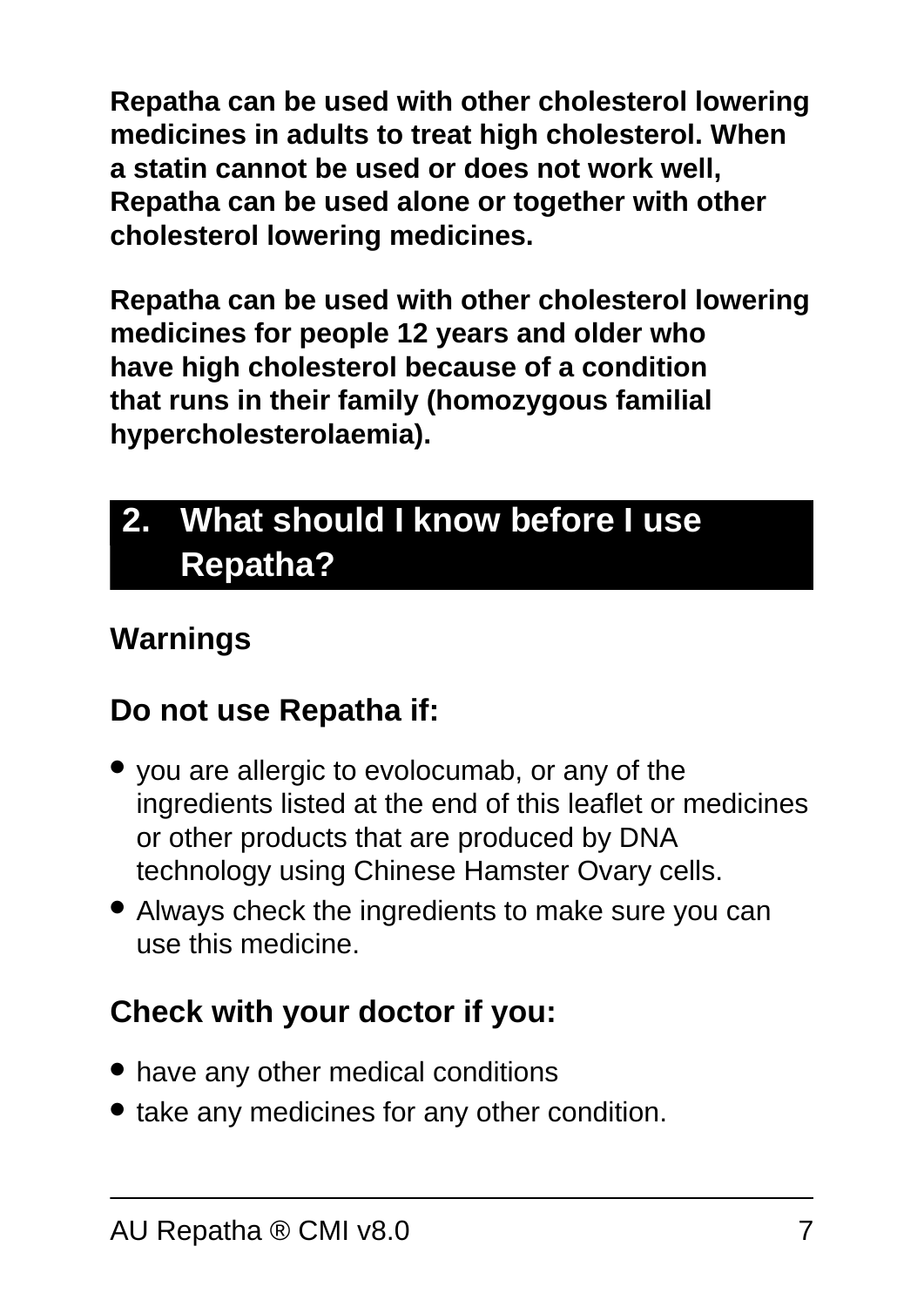During treatment, you may be at risk of developing certain side effects. It is important you understand these risks and how to monitor for them. See additional information under Section [6. Are there any side effects](#page-13-0)?

## **Pregnancy and breastfeeding**

Check with your doctor if you are pregnant or intend to become pregnant.

Repatha has not been tested in pregnant women. It is not known if Repatha will affect your unborn baby.

If you are taking another cholesterol lowering medicine with Repatha, read the patient leaflet of that particular medicine as well.

Talk to your doctor if you are breastfeeding or intend to breastfeed.

It is not known whether Repatha is found in breast milk.

Your doctor will help you decide whether to stop breastfeeding, or whether to stop using Repatha, considering the benefit of breast-feeding to the baby and the benefit of Repatha to the mother.

Your doctor can discuss with you the risks and benefits involved.

## **Use in children and adolescents**

• Do not give this medicine to a child under the age of 18 years except for children over 12 years with a rare form of high cholesterol.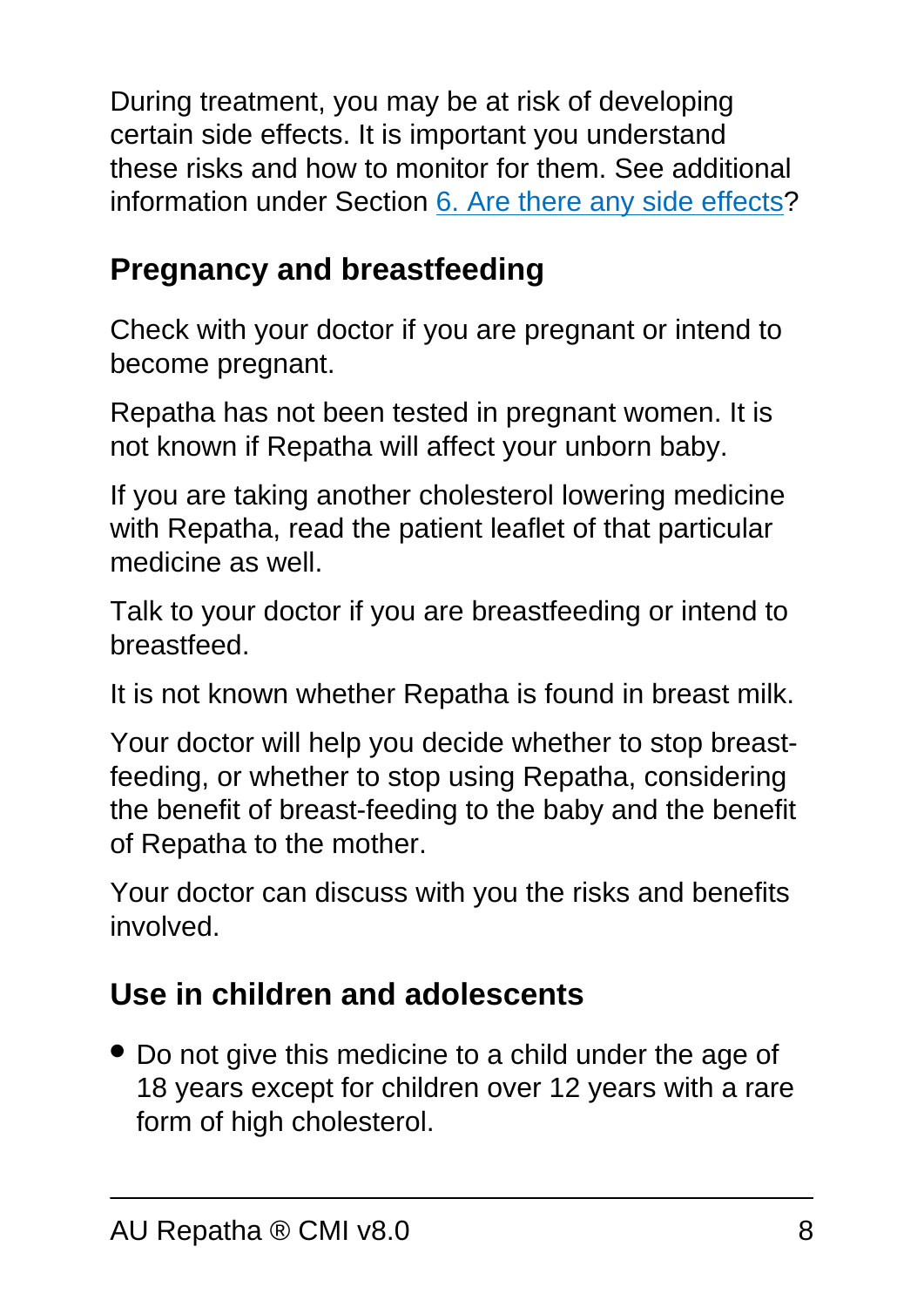- Repatha has only been studied in children over 12 years with a rare form of high cholesterol which runs in families, homozygous familial hypercholesterolaemia.
- Repatha has not been studied in children under 12 years and has not been studied in children with high cholesterol due to other causes.

## <span id="page-8-0"></span>**3. What if I am taking other medicines?**

Tell your doctor or pharmacist if you are taking any other medicines, including any medicines, vitamins or supplements that you buy without a prescription from your pharmacy, supermarket or health food shop.

Repatha can be used with other cholesterol lowering medicines unless they cannot be used or do not work well.

**Check with your doctor or pharmacist if you are not sure about what medicines, vitamins or supplements you are taking and if these affect Repatha.**

## <span id="page-8-1"></span>**4. How do I use Repatha?**

#### **How much to take / use**

- The recommended dose for adults with high cholesterol and heart disease to reduce the risk of heart attack, stroke and certain heart procedures is either 140 mg every two weeks or 420 mg once monthly.
- For homozygous familial hypercholesterolaemia the recommended starting dose is 420 mg once monthly.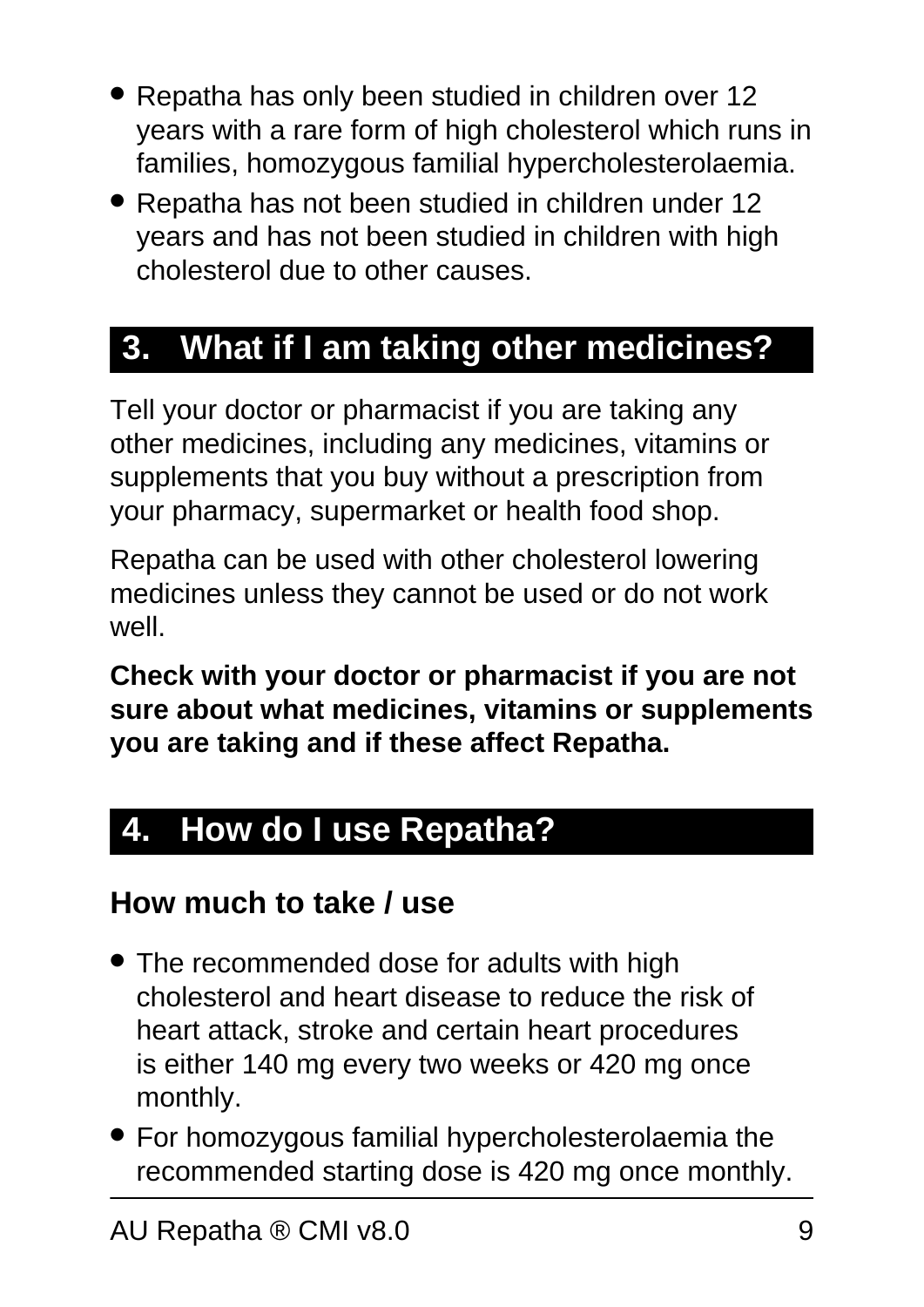After 12 weeks your doctor may decide to increase the dose to 420 mg every 2 weeks. If you also receive apheresis, a procedure similar to dialysis where cholesterol and other fats are removed from the blood, your doctor may decide to start you on a dose of 420 mg every two weeks to coincide with your apheresis treatment.

- If you have been prescribed the 420 mg dose, this can be given as three 140 mg SureClick pens. The three injections should be given consecutively within 30 minutes. Alternatively, the single-use automated mini-doser (AMD) can be used.
- Follow the instructions provided and use Repatha until your doctor tells you to stop.

## **When to take / use Repatha**

- Before starting Repatha, you should be on a cholesterol lowering diet and regularly exercising to lower your cholesterol.
- You should stay on your cholesterol lowering diet and exercise as directed by your doctor while taking Repatha.
- If your doctor has prescribed Repatha along with other cholesterol lowering medicines, follow your doctor's instructions on how to take these medicines together. Please read the patient leaflet for those medicines as well.
- Always use this medicine exactly as described in this leaflet or as your doctor, pharmacist or nurse has told you. Check with your doctor, pharmacist or nurse if you are not sure.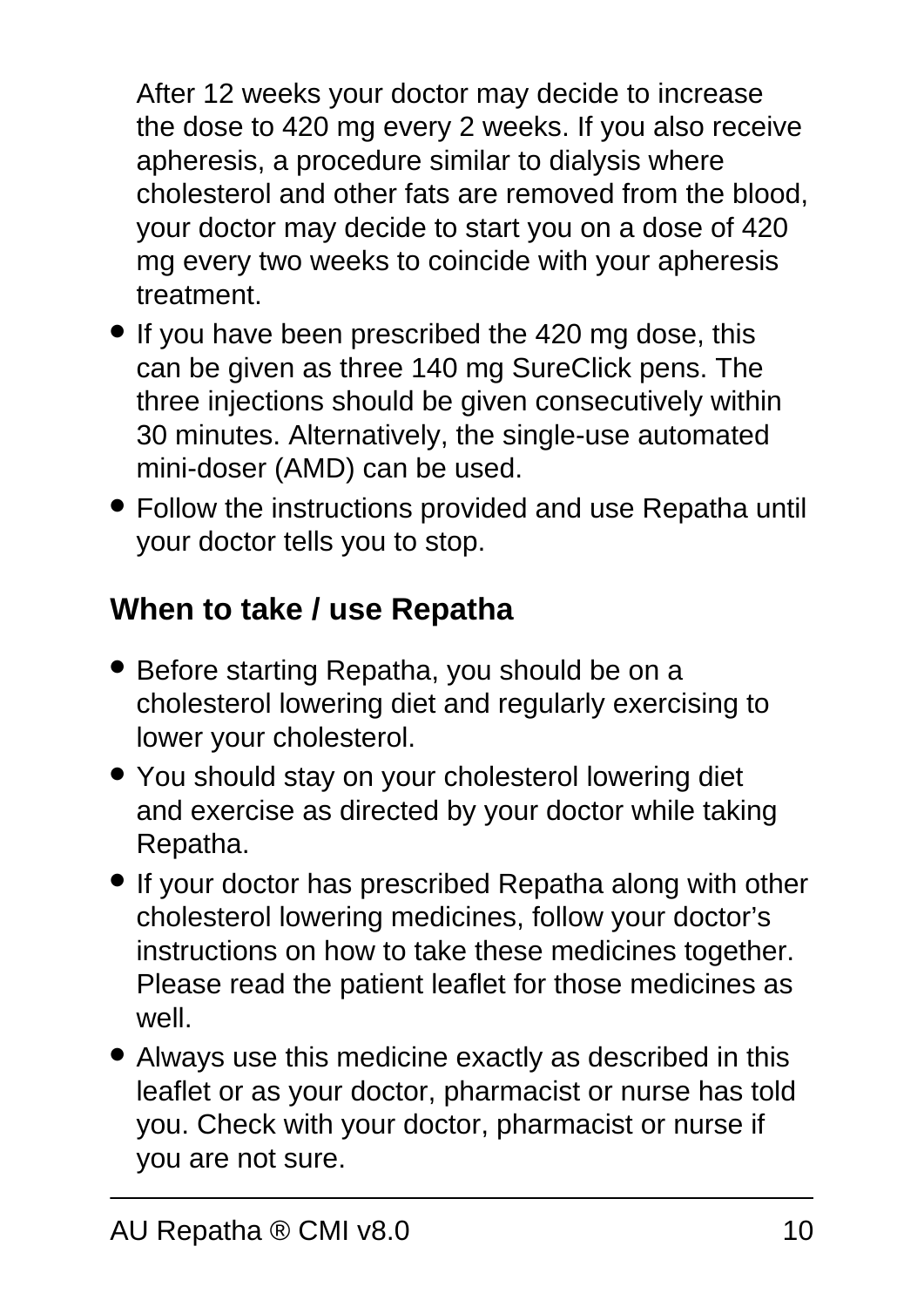### **How to use Repatha**

- Repatha is injected under the skin.
- If your doctor decides that you or a caregiver can give the injections of Repatha you or your caregiver will receive training on the right way to prepare and inject Repatha.
- If using the pre-filled pen, place the correct (yellow) end of the pre-filled pen on the skin before injecting
- Follow the "Instructions for Use" leaflet in the pack which provides instructions about the right way to store, prepare, and give your Repatha injections at home.

## **If you forget to use Repatha**

Repatha should be used regularly at the same time every 2 weeks or once a month. If you miss your dose at the usual time, use Repatha as soon as you can after the missed dose.

**Contact your doctor who will tell you when you should schedule your next dose. Follow that schedule exactly as your doctor has told you.**

**Do not take a double dose to make up for the dose you missed.**

#### **If you use too much Repatha**

If you think that you have used too much Repatha, you may need urgent medical attention.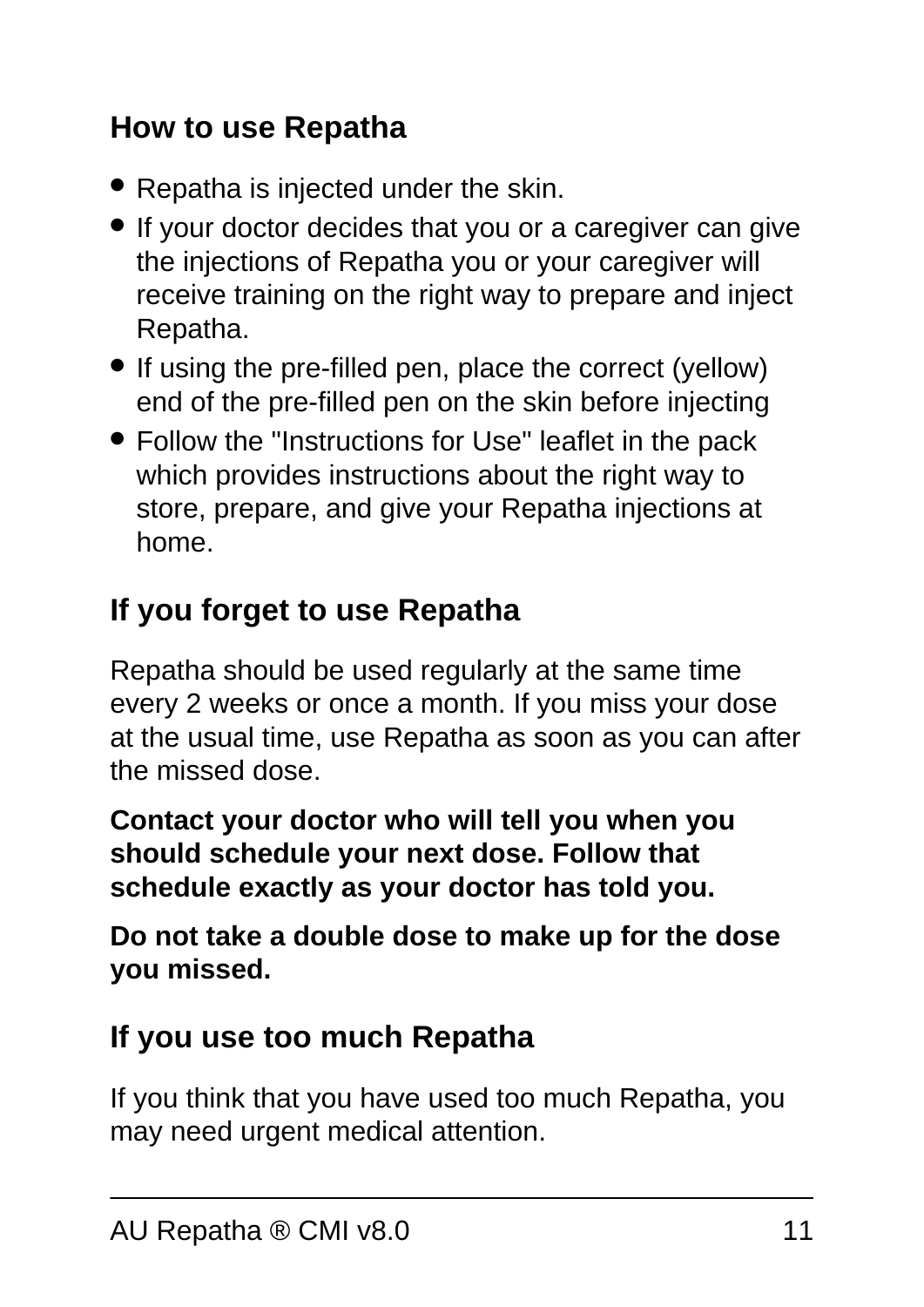#### **You should immediately:**

- phone the Poisons Information Centre (**by calling 13 11 26**), or
- contact your doctor, or
- go to the Emergency Department at your nearest hospital.

**You should do this even if there are no signs of discomfort or poisoning.**

## <span id="page-11-0"></span>**5. What should I know while using Repatha?**

### **Things you should do**

**If you are about to be started on any new medicine, remind your doctor, pharmacist or nurse that you are using Repatha.**

**Tell any other doctor, nurses, and pharmacist who treat you that you are using this medicine.**

**If you become pregnant while using this medicine, tell your doctor immediately.**

**Keep all your doctor's appointments so that your progress can be checked.**

#### **Things you should not do**

• Do not use Repatha to treat any other complaints unless your doctor tells you to.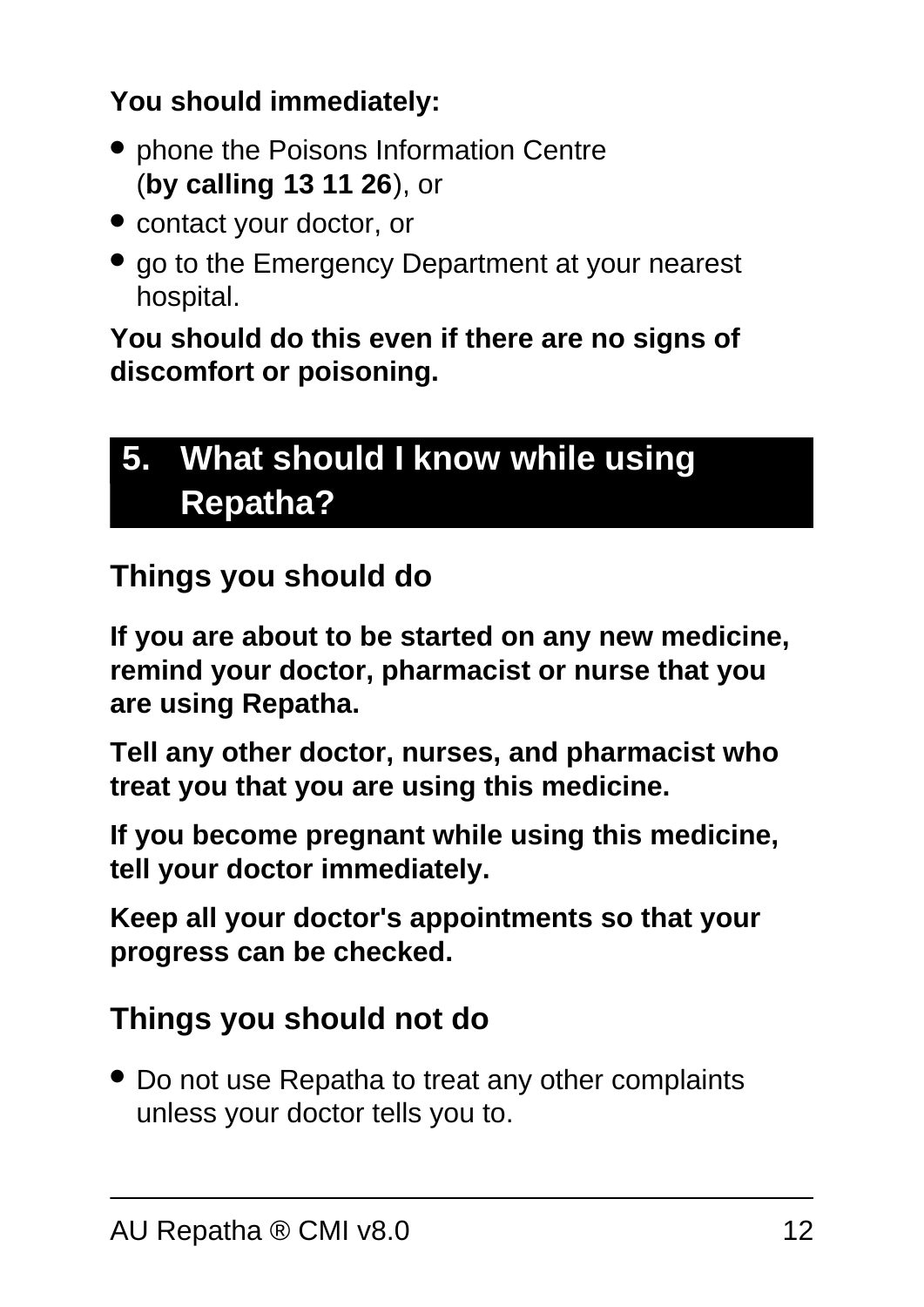- Do not give your medicine to anyone else, even if they have the same condition as you.
- Do not stop using your medicine or lower the dosage without checking with your doctor.

## **Driving or using machines**

#### **Be careful before you drive or use any machines or tools until you know how Repatha affects you.**

Repatha has no known effects on the ability to drive or use machines, but as a general precaution, avoid driving soon after you have an injection.

### **Drinking alcohol**

**Tell your doctor if you drink alcohol.**

### **Looking after your medicine**

- Store in a refrigerator at 2°C to 8°C. Do not freeze. Do not shake.
- Keep your medicine in the carton to protect from light.
- Your medicine may be left outside the refrigerator to reach room temperature (up to 25°C) before injection. This will make the injection more comfortable.

Follow the instructions in the carton on how to take care of your medicine properly.

#### **Keep it where young children cannot reach it.**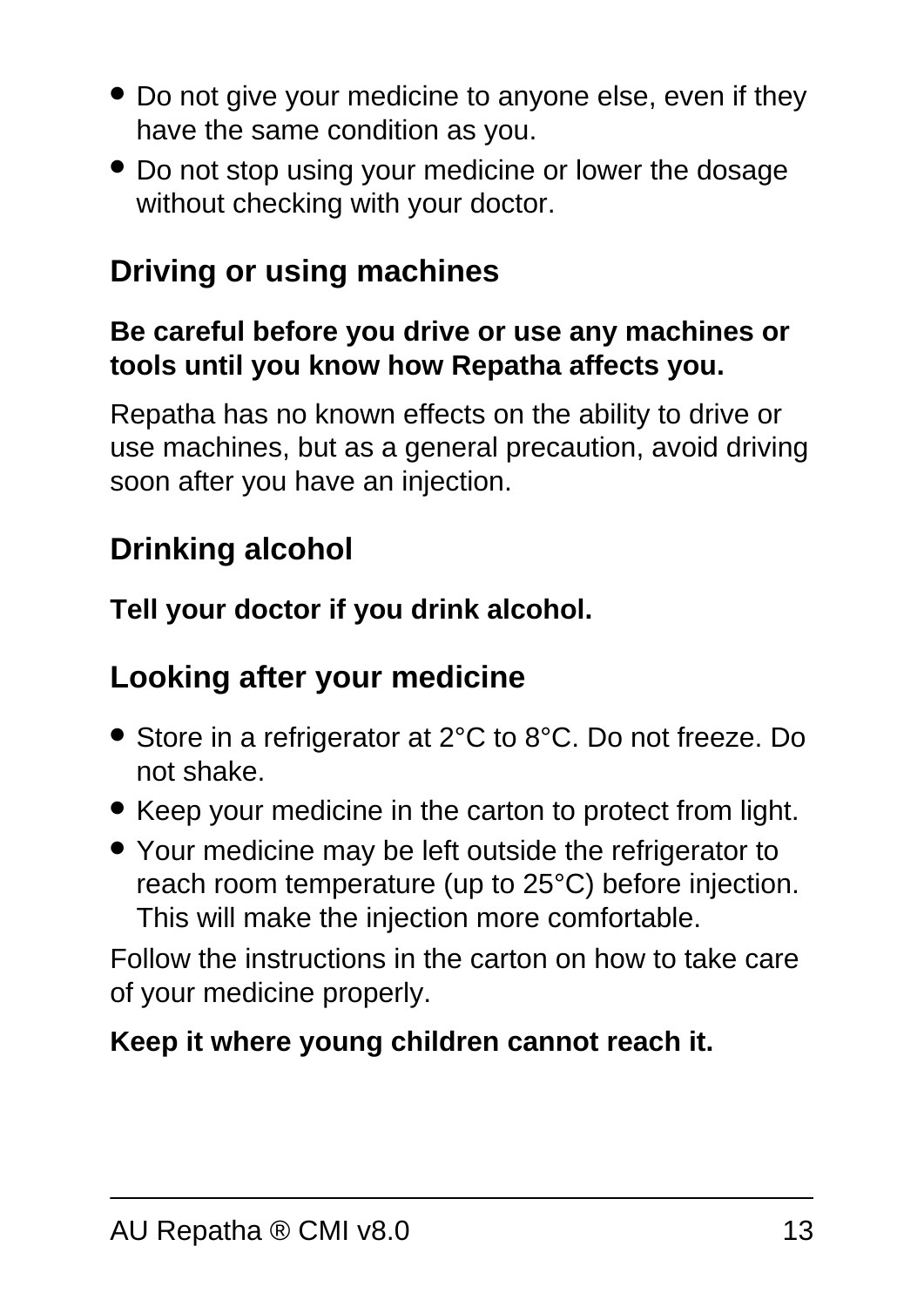### **When to discard your medicine**

**After removal from the refrigerator, your medicine may be stored at room temperature (up to 25°C) in the original carton and must be used within 30 days.**

#### **Getting rid of any unwanted medicine**

If you no longer need to use this medicine or it is out of date, take it to any pharmacy for safe disposal.

Do not use this medicine after the expiry date.

## <span id="page-13-0"></span>**6. Are there any side effects?**

All medicines can have side effects. If you do experience any side effects, most of them are minor and temporary. However, some side effects may need medical attention.

See the information below and, if you need to, ask your doctor or pharmacist if you have any further questions about side effects.

#### **Less serious side effects**

| Less serious side effects   What to do |                           |
|----------------------------------------|---------------------------|
| General:                               | Speak to your doctor if   |
| • unusual tiredness or                 | you have any of these     |
| weakness and looking                   | less serious side effects |
| pale                                   | and they worry you.       |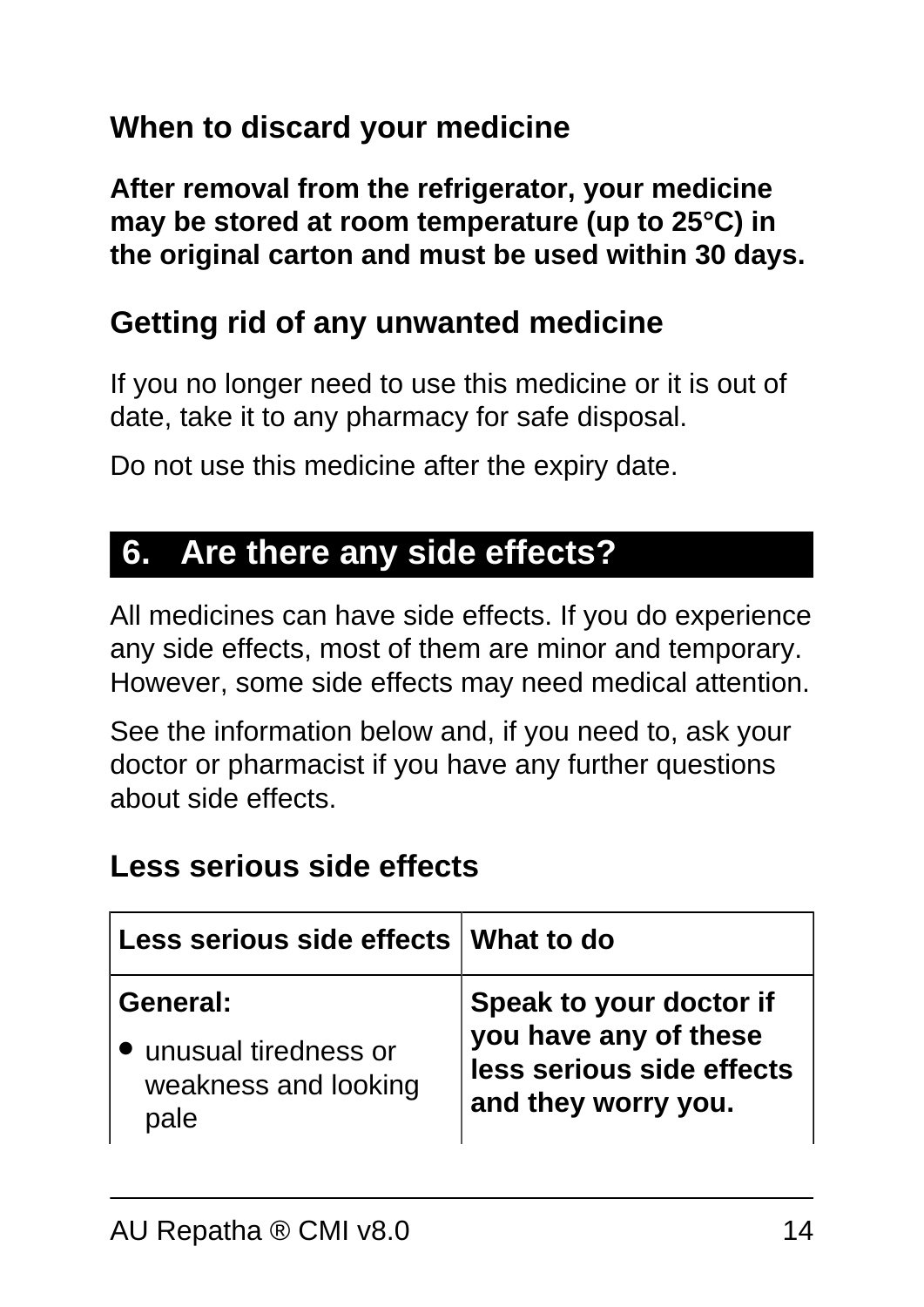| Less serious side effects   What to do                                                                      |  |
|-------------------------------------------------------------------------------------------------------------|--|
| ● flu or flu-like symptoms,<br>such as high<br>temperature, sore throat,<br>runny nose, cough and<br>chills |  |
| headache                                                                                                    |  |
| Infection-related:                                                                                          |  |
| common cold, such as<br>runny nose, sore throat<br>or sinus infections                                      |  |
| <b>Gut-related:</b>                                                                                         |  |
| • stomach upset<br>nausea or vomiting                                                                       |  |
| <b>Bone-related:</b>                                                                                        |  |
| $\bullet$ back pain<br><b>Muscle-related:</b>                                                               |  |
| gioint pain<br>muscle pain (myalgia)<br>Injection site-related:                                             |  |
| redness<br>bruising<br>pain<br>swelling<br>bleeding                                                         |  |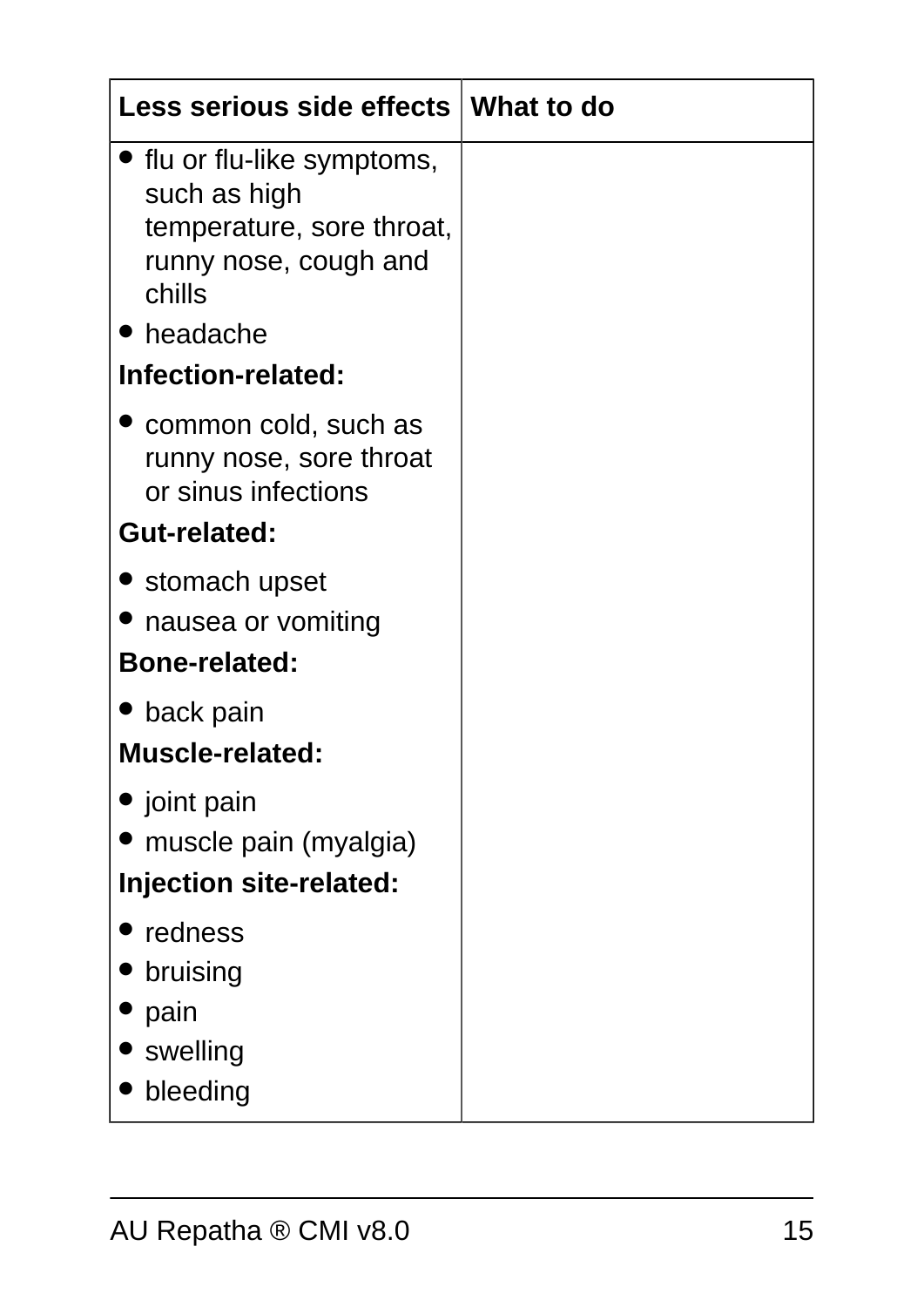### **Very serious side effects**

| <b>Serious side effects</b>                                                                                                                                                                                                                                   | What to do                                                                                                                                                             |
|---------------------------------------------------------------------------------------------------------------------------------------------------------------------------------------------------------------------------------------------------------------|------------------------------------------------------------------------------------------------------------------------------------------------------------------------|
| Signs of a serious<br>allergic reaction:<br>• shortness of breath<br>• wheezing or difficulty<br>breathing<br>• swelling of the face,<br>mouth, lips, tongue,<br>throat or other parts of<br>the body<br>• skin rash with itching,<br>including rash over the | Call your doctor straight<br>away, or go straight<br>to the Emergency<br>Department at your<br>nearest hospital if you<br>notice any of these<br>serious side effects. |
| whole body, hives                                                                                                                                                                                                                                             |                                                                                                                                                                        |

#### **Tell your doctor or pharmacist if you notice anything else that may be making you feel unwell.**

Other side effects not listed here may occur in some people.

### **Reporting side effects**

After you have received medical advice for any side effects you experience, you can report side effects to the Therapeutic Goods Administration online at [www.tga.gov.au/reporting-problems.](http://www.tga.gov.au/reporting-problems) By reporting side effects, you can help provide more information on the safety of this medicine.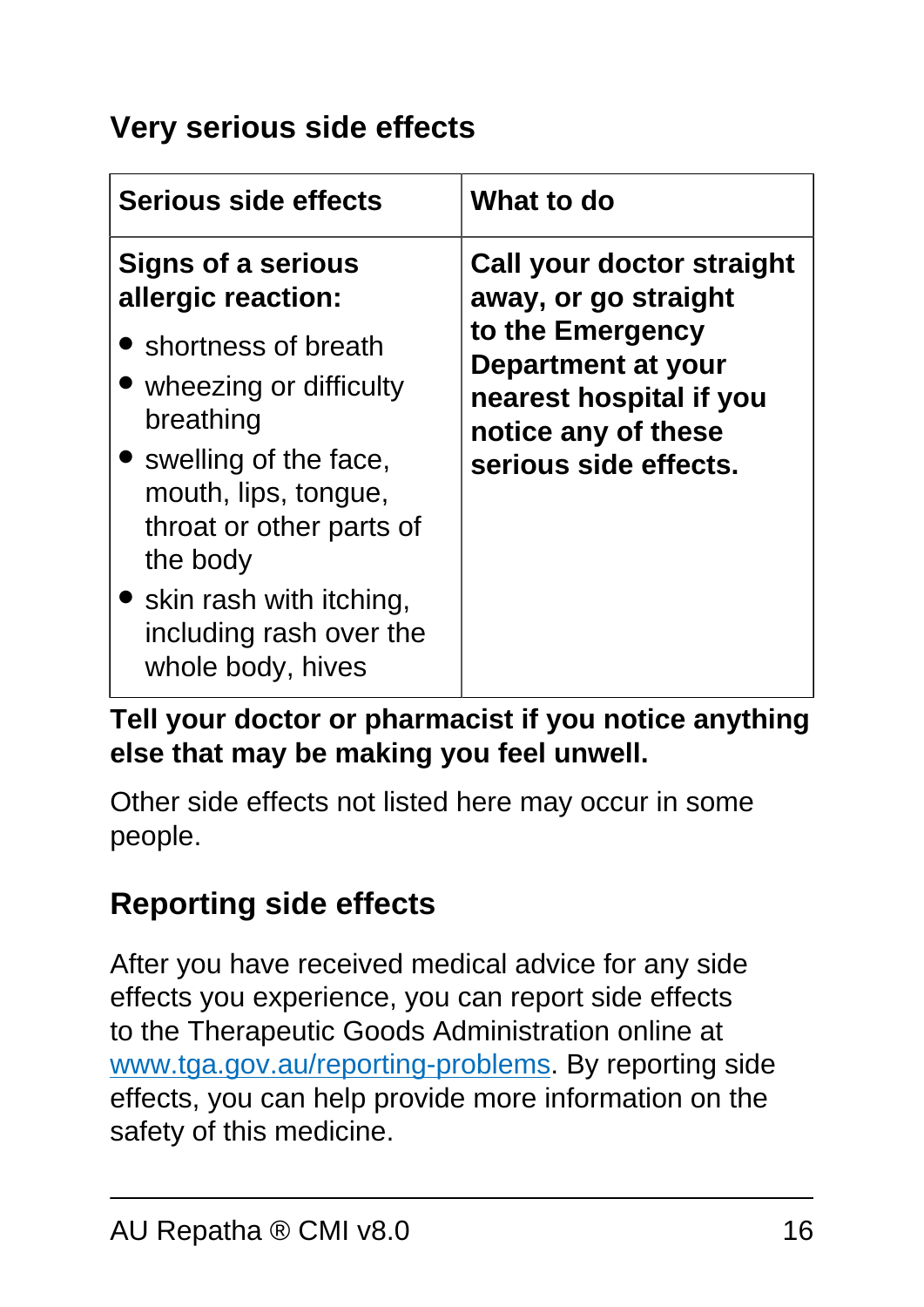**Always make sure you speak to your doctor or pharmacist before you decide to stop taking any of your medicines.**

## <span id="page-16-0"></span>**7. Product details**

This medicine is only available with a doctor's prescription.

### **What Repatha contains**

| <b>Active ingredient</b> | evolocumab           |
|--------------------------|----------------------|
| (main ingredient)        |                      |
| <b>Other ingredients</b> | proline              |
| (inactive ingredients)   | glacial acetic acid  |
|                          | polysorbate 80       |
|                          | water for injections |
|                          | sodium hydroxide     |

**Do not take this medicine if you are allergic to any of these ingredients.**

#### **What Repatha looks like**

Repatha is a solution which is clear to opalescent, colourless to yellowish, and practically free from particles.